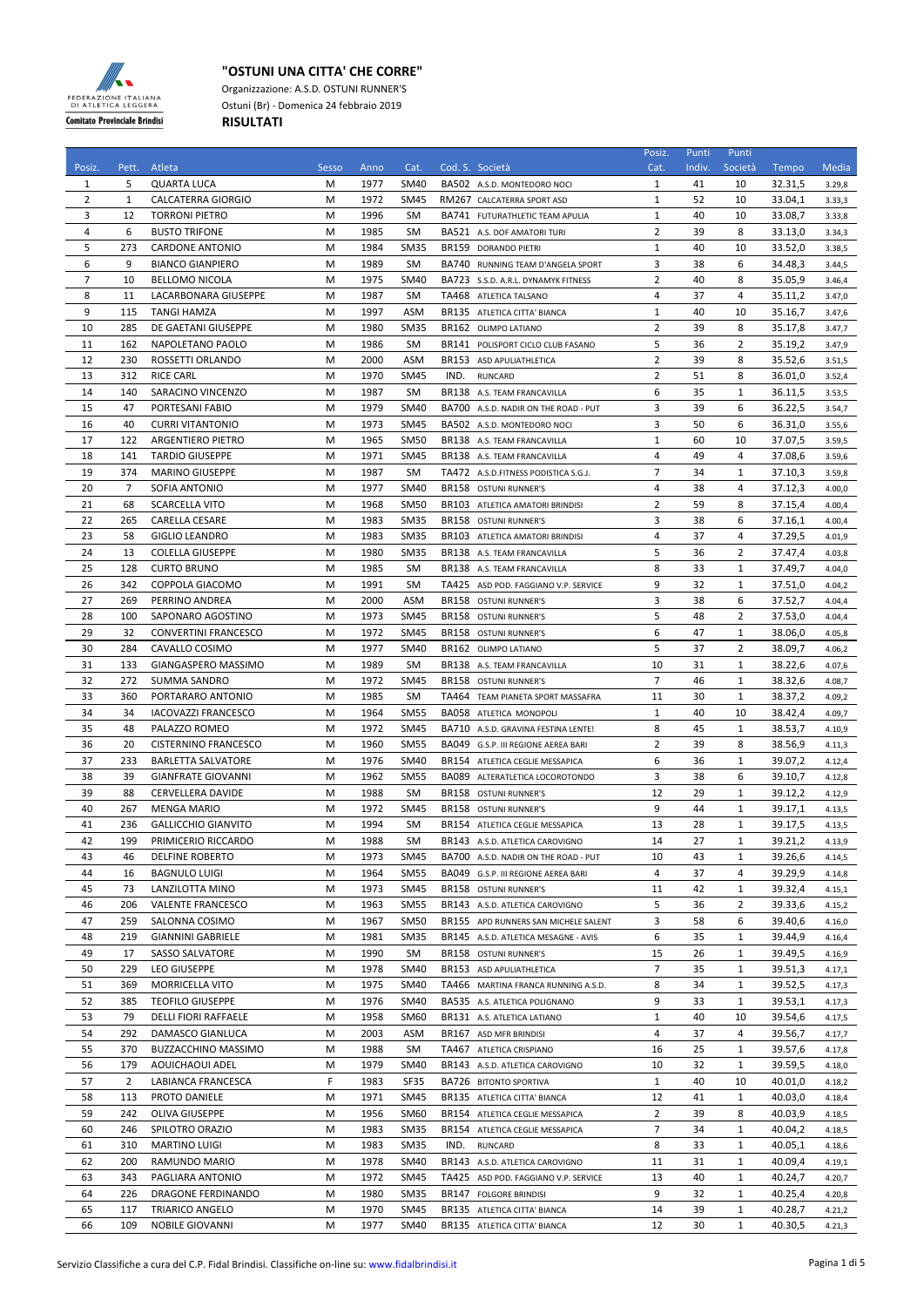| Posiz.     | Pett.      | Atleta                                              | Sesso  | Anno         | Cat.                       |      | Cod. S. Società                                                               | Posiz.<br>Cat.       | Punti<br>Indiv. | Punti<br>Società | Tempo              | <b>Media</b>     |
|------------|------------|-----------------------------------------------------|--------|--------------|----------------------------|------|-------------------------------------------------------------------------------|----------------------|-----------------|------------------|--------------------|------------------|
| 67         | 228        | DINOI ALESSANDRO                                    | М      | 1981         | <b>SM35</b>                |      | BR153 ASD APULIATHLETICA                                                      | 10                   | 31              | 1                | 40.33,0            | 4.21,6           |
| 68         | 139        | SALERNO LUIGI                                       | М      | 1976         | SM40                       |      | BR138 A.S. TEAM FRANCAVILLA                                                   | 13                   | 29              | 1                | 40.34,3            | 4.21,7           |
| 69         | 317        | <b>SCIALPI GIUSEPPE</b>                             | M      | 1981         | SM <sub>35</sub>           |      | LE320 C.A.SPORTLEADER CORRERE E' VIT                                          | 11                   | 30              | 1                | 40.35,9            | 4.21,9           |
| 70         | 381        | DI MOLA GIUSEPPE                                    | М      | 1964         | <b>SM55</b>                |      | BA535 A.S. ATLETICA POLIGNANO                                                 | 6                    | 35              | 1                | 40.37,0            | 4.22,0           |
| 71         | 87         | <b>BARNABA FRANCESCO</b>                            | М      | 1971         | <b>SM45</b>                |      | BR135 ATLETICA CITTA' BIANCA                                                  | 15                   | 38              | 1                | 40.45,4            | 4.22,9           |
| 72         | 386        | TRICASE OTTAVIANO                                   | М      | 1981         | <b>SM35</b>                |      | BA535 A.S. ATLETICA POLIGNANO                                                 | 12                   | 29              | 1                | 40.51,1            | 4.23,6           |
| 73<br>74   | 288<br>384 | <b>BERNARDIS GENNARO</b>                            | М<br>М | 1979<br>1979 | <b>SM40</b><br><b>SM40</b> |      | BR166 ASD POLISPORTIVA DUNE                                                   | 14<br>15             | 28<br>27        | 1<br>1           | 40.52,9<br>40.58,4 | 4.23,8           |
| 75         | 163        | PEDOTE GIACOMO<br><b>OLIVE FEDERICO</b>             | М      | 1968         | <b>SM50</b>                |      | BA535 A.S. ATLETICA POLIGNANO<br>BR141 POLISPORT CICLO CLUB FASANO            | 4                    | 57              | 4                | 41.00,3            | 4.24,3<br>4.24,6 |
| 76         | 164        | OLIVE STEFANO                                       | М      | 1978         | <b>SM40</b>                |      | BR141 POLISPORT CICLO CLUB FASANO                                             | 16                   | 26              | 1                | 41.00,6            | 4.24,6           |
| 77         | 210        | <b>IAIA DOMENICO</b>                                | М      | 1982         | SM <sub>35</sub>           |      | BR144 ATALAS SAN VITO DEI NORMANNI                                            | 13                   | 28              | 1                | 41.03,9            | 4.24,9           |
| 78         | 130        | <b>DELLA CORTE SALVATORE</b>                        | M      | 1968         | <b>SM50</b>                |      | BR138 A.S. TEAM FRANCAVILLA                                                   | 5                    | 56              | 2                | 41.05,6            | 4.25,1           |
| 79         | 170        | RODIO VITO                                          | М      | 1975         | <b>SM40</b>                |      | BR141 POLISPORT CICLO CLUB FASANO                                             | 17                   | 25              | 1                | 41.07,4            | 4.25,3           |
| 80         | 307        | LA TORRE EMILIANO                                   | М      | 1974         | SM45                       | IND. | <b>RUNCARD</b>                                                                | 16                   | 37              | 1                | 41.11,9            | 4.25,8           |
| 81         | 111        | PARISI GIOVANNI                                     | М      | 1969         | <b>SM50</b>                |      | BR135 ATLETICA CITTA' BIANCA                                                  | 6                    | 55              | 1                | 41.16,2            | 4.26,3           |
| 82         | 291        | <b>BRESCIA MARIO</b>                                | M      | 1982         | <b>SM35</b>                |      | BR167 ASD MFR BRINDISI                                                        | 14                   | 27              | 1                | 41.18,5            | 4.26,5           |
| 83         | 354        | PICCINNI LUCA                                       | М      | 1974         | <b>SM45</b>                |      | TA461 POD. CAROSINO JONICA& HIRIA MES                                         | 17                   | 36              | 1                | 41.20,2            | 4.26,7           |
| 84         | 300        | MELPIGNANO ALFONSO                                  | М      | 1979         | <b>SM40</b>                |      | BR158 OSTUNI RUNNER'S                                                         | 18                   | 24              | 1                | 41.24,9            | 4.27,2           |
| 85<br>86   | 81<br>167  | <b>FAGGIANO COSIMO</b><br>PENTASSUGLIA LONARDO      | М<br>M | 1969<br>1970 | <b>SM50</b><br><b>SM45</b> |      | BR131 A.S. ATLETICA LATIANO<br>BR141 POLISPORT CICLO CLUB FASANO              | $\overline{7}$<br>18 | 54<br>35        | 1<br>1           | 41.26,6<br>41.28,8 | 4.27,4<br>4.27,6 |
| 87         | 326        | <b>ALESSI STEFANO</b>                               | М      | 1969         | <b>SM50</b>                |      | PE032 ASD 'VINI FANTINI'                                                      | 8                    | 53              | 1                | 41.29,1            | 4.27,6           |
| 88         | 324        | <b>LOSPINOSO FEDERICO</b>                           | М      | 1967         | <b>SM50</b>                |      | MT573 ASD POLISPORTIVA RE-CYCLING                                             | 9                    | 52              | 1                | 41.32,5            | 4.28,0           |
| 89         | 158        | LANZELLOTTA PIETRO                                  | М      | 1971         | <b>SM45</b>                |      | BR141 POLISPORT CICLO CLUB FASANO                                             | 19                   | 34              | 1                | 41.35,4            | 4.28,3           |
| 90         | 156        | <b>GRASSI PIETRO</b>                                | М      | 1971         | SM45                       |      | BR141 POLISPORT CICLO CLUB FASANO                                             | 20                   | 33              | 1                | 41.40,5            | 4.28,9           |
| 91         | 203        | SICCARDI GIUSEPPE                                   | M      | 2003         | <b>ASM</b>                 |      | BR143 A.S.D. ATLETICA CAROVIGNO                                               | 5                    | 36              | 2                | 41.45,6            | 4.29,4           |
| 92         | 69         | PACIFICO GIOVANNI                                   | М      | 1975         | <b>SM40</b>                |      | BR158 OSTUNI RUNNER'S                                                         | 19                   | 23              | 1                | 41.51,2            | 4.30,0           |
| 93         | 383        | <b>MAIELLARO VITO</b>                               | М      | 1969         | <b>SM50</b>                |      | BA535 A.S. ATLETICA POLIGNANO                                                 | 10                   | 51              | 1                | 41.52,7            | 4.30,2           |
| 94         | 154        | DONNALOIA GIUSEPPE                                  | М      | 1970         | SM45                       |      | BR141 POLISPORT CICLO CLUB FASANO                                             | 21                   | 32              | 1                | 41.53,1            | 4.30,2           |
| 95         | 293        | <b>GLORIA WILLIAMS</b>                              | М      | 1977         | SM40                       |      | BR167 ASD MFR BRINDISI                                                        | 20                   | 22              | 1                | 41.56,1            | 4.30,6           |
| 96         | 3          | ZAHID SABRINE                                       | F      | 2001         | ASF                        |      | MT569 NOVA SIRI MARATHON                                                      | $\mathbf{1}$         | 40              | 10               | 41.57,2            | 4.30,7           |
| 97         | 257        | LODEDO ANTONIO                                      | М      | 1962         | <b>SM55</b>                |      | BR155 APD RUNNERS SAN MICHELE SALENT                                          | $\overline{7}$       | 34              | 1                | 42.01,8            | 4.31,2           |
| 98<br>99   | 221<br>353 | <b>MAGRI DOMENICO</b><br><b>GIROLAMO GIORGIO</b>    | М<br>М | 1969<br>1974 | <b>SM50</b><br><b>SM45</b> |      | BR145 A.S.D. ATLETICA MESAGNE - AVIS<br>TA461 POD. CAROSINO JONICA& HIRIA MES | 11<br>22             | 50<br>31        | 1<br>1           | 42.05,6<br>42.08,5 | 4.31,6<br>4.31,9 |
| 100        | 181        | <b>CAVALLO MICHELE</b>                              | М      | 1982         | <b>SM35</b>                |      | BR143 A.S.D. ATLETICA CAROVIGNO                                               | 15                   | 26              | 1                | 42.10,6            | 4.32,1           |
| 101        | 335        | D'AMATO PIETRO                                      | М      | 1969         | <b>SM50</b>                |      | TA402 A.S.D. PODISTICA GROTTAGLIE                                             | 12                   | 49              | 1                | 42.16,6            | 4.32,7           |
| 102        | 99         | LACORTE LEONARDO                                    | М      | 1969         | <b>SM50</b>                |      | BR135 ATLETICA CITTA' BIANCA                                                  | 13                   | 48              | 1                | 42.18,8            | 4.33,0           |
| 103        | 222        | <b>MAGRI MARCO</b>                                  | M      | 1966         | <b>SM50</b>                |      | BR145 A.S.D. ATLETICA MESAGNE - AVIS                                          | 14                   | 47              | 1                | 42.20,6            | 4.33,2           |
| 104        | 238        | LEO ANGELO                                          | М      | 1974         | SM45                       |      | BR154 ATLETICA CEGLIE MESSAPICA                                               | 23                   | 30              | 1                | 42.25,4            | 4.33,7           |
| 105        | 341        | CARUSO MASSIMO                                      | М      | 1969         | <b>SM50</b>                |      | TA425 ASD POD. FAGGIANO V.P. SERVICE                                          | 15                   | 46              | 1                | 42.26,0            | 4.33,8           |
| 106        | 82         | <b>FORLEO COSIMO</b>                                | М      | 1969         | <b>SM50</b>                |      | BR131 A.S. ATLETICA LATIANO                                                   | 16                   | 45              | 1                | 42.27,2            | 4.33,9           |
| 107        | 377        | <b>BAGNULO GIUSEPPE</b>                             | M      | 1974         | <b>SM45</b>                |      | BR158 OSTUNI RUNNER'S                                                         | 24                   | 29              | $\mathbf{1}$     | 42.28,4            | 4.34,0           |
| 108        | 330        | <b>ALFEO GIOVANNI</b>                               | M      | 1960         | <b>SM55</b>                |      | TA402 A.S.D. PODISTICA GROTTAGLIE                                             | 8                    | 33              | $\mathbf 1$      | 42.36,8            | 4.34,9           |
| 109        | 119<br>19  | <b>VALENTE FRANCESCO</b>                            | M<br>F | 1963         | <b>SM55</b>                |      | BR135 ATLETICA CITTA' BIANCA<br>BR158 OSTUNI RUNNER'S                         | 9<br>$1\,$           | 32<br>40        | 1<br>10          | 42.37,0            | 4.34,9           |
| 110<br>111 | 202        | DE LUCA ALESSANDRA<br>SAPONARO COSIMO               | M      | 1978<br>1972 | <b>SF40</b><br>SM45        |      | BR143 A.S.D. ATLETICA CAROVIGNO                                               | 25                   | 28              | 1                | 42.38,7<br>42.42,8 | 4.35,1<br>4.35,6 |
| 112        | 241        | LIGORIO STEFANO                                     | М      | 1976         | SM40                       |      | BR154 ATLETICA CEGLIE MESSAPICA                                               | 21                   | 21              | 1                | 42.44,9            | 4.35,8           |
| 113        | 59         | <b>GRECO FRANCESCO</b>                              | M      | 1976         | SM40                       |      | BR103 ATLETICA AMATORI BRINDISI                                               | 22                   | 20              | 1                | 42.53,5            | 4.36,7           |
| 114        | 367        | LIUZZI FRANCESCO                                    | М      | 1982         | SM35                       |      | TA466 MARTINA FRANCA RUNNING A.S.D.                                           | 16                   | 25              | 1                | 42.56,0            | 4.37,0           |
| 115        | 235        | ELIA LORENZO                                        | M      | 1962         | <b>SM55</b>                |      | BR154 ATLETICA CEGLIE MESSAPICA                                               | 10                   | 31              | 1                | 42.58,0            | 4.37,2           |
| 116        | 213        | PIGNATELLI CARLO                                    | М      | 1965         | <b>SM50</b>                |      | BR144 ATALAS SAN VITO DEI NORMANNI                                            | 17                   | 44              | 1                | 42.58,3            | 4.37,2           |
| 117        | 215        | APRUZZI ANGELO                                      | M      | 1973         | <b>SM45</b>                |      | BR145 A.S.D. ATLETICA MESAGNE - AVIS                                          | 26                   | 27              | 1                | 43.10,0            | 4.38,5           |
| 118        | 268        | <b>MOLA GIOVANNI</b>                                | M      | 1967         | <b>SM50</b>                |      | BR158 OSTUNI RUNNER'S                                                         | 18                   | 43              | 1                | 43.12,3            | 4.38,7           |
| 119        | 196        | MELPIGNANO ORONZO                                   | M      | 1981         | SM35                       |      | BR143 A.S.D. ATLETICA CAROVIGNO                                               | 17                   | 24              | 1                | 43.12,6            | 4.38,8           |
| 120        | 315        | SCATAMACCHIA GIUSEPPE                               | M      | 1983         | SM35                       | IND. | <b>RUNCARD</b>                                                                | 18                   | 23              | 1                | 43.14,7            | 4.39,0           |
| 121        | 169        | PIPOLI VITO                                         | М      | 1962         | <b>SM55</b>                |      | BR141 POLISPORT CICLO CLUB FASANO                                             | 11                   | 30              | 1                | 43.17,8            | 4.39,3           |
| 122<br>123 | 176<br>197 | <b>VENTRELLA GIUSEPPE</b><br><b>NARCISI MARTINO</b> | M<br>M | 1973<br>1975 | SM45<br>SM40               |      | BR141 POLISPORT CICLO CLUB FASANO                                             | 27<br>23             | 26<br>19        | 1<br>1           | 43.20,4<br>43.23,1 | 4.39,6           |
| 124        | 8          | <b>BRESCIA ANGELO</b>                               | М      | 1971         | SM45                       |      | BR143 A.S.D. ATLETICA CAROVIGNO<br>BR158 OSTUNI RUNNER'S                      | 28                   | 25              | 1                | 43.27,0            | 4.39,9<br>4.40,3 |
| 125        | 237        | <b>GIOIA ROCCO</b>                                  | М      | 1984         | <b>SM35</b>                |      | BR154 ATLETICA CEGLIE MESSAPICA                                               | 19                   | 22              | 1                | 43.29,4            | 4.40,6           |
| 126        | 43         | NOTARNICOLA GIUSEPPE                                | M      | 1976         | SM40                       |      | BA502 A.S.D. MONTEDORO NOCI                                                   | 24                   | 18              | 1                | 43.34,9            | 4.41,2           |
| 127        | 296        | SETTANNI GERARDO                                    | M      | 1959         | SM60                       |      | BR167 ASD MFR BRINDISI                                                        | 3                    | 38              | 6                | 43.46,8            | 4.42,4           |
| 128        | 389        | MASSARONI PAOLA                                     | F      | 1973         | SF45                       |      | RM267 CALCATERRA SPORT ASD                                                    | $\mathbf{1}$         | 40              | 10               | 43.48,3            | 4.42,6           |
| 129        | 379        | ALBANI CARMEN                                       | F      | 1979         | SF40                       |      | BA535 A.S. ATLETICA POLIGNANO                                                 | $\overline{2}$       | 39              | 8                | 43.50,5            | 4.42,9           |
| 130        | 240        | LERNA ANTONIO                                       | М      | 1965         | <b>SM50</b>                |      | BR154 ATLETICA CEGLIE MESSAPICA                                               | 19                   | 42              | 1                | 43.51,0            | 4.42,9           |
| 131        | 190        | <b>ESPOSITO DANIELE</b>                             | М      | 1973         | SM45                       |      | BR143 A.S.D. ATLETICA CAROVIGNO                                               | 29                   | 24              | 1                | 43.51,8            | 4.43,0           |
| 132        | 250        | VITALE VITO ANTONIO                                 | М      | 1969         | <b>SM50</b>                |      | BR154 ATLETICA CEGLIE MESSAPICA                                               | 20                   | 41              | 1                | 43.55,4            | 4.43,4           |
| 133        | 205        | TURCO MARIA GIOVANNA                                | F      | 1981         | SF35                       |      | BR143 A.S.D. ATLETICA CAROVIGNO                                               | $\overline{2}$       | 39              | 8                | 43.55,7            | 4.43,4           |
| 134        | 204        | <b>TATEO PASQUALE</b>                               | M      | 1967         | <b>SM50</b>                |      | BR143 A.S.D. ATLETICA CAROVIGNO                                               | 21                   | 40              | 1                | 43.55,9            | 4.43,4           |
| 135<br>136 | 188<br>279 | EPIFANI GIOVANNI                                    | M      | 1969<br>1975 | <b>SM50</b>                |      | BR143 A.S.D. ATLETICA CAROVIGNO                                               | 22<br>25             | 39<br>17        | 1<br>1           | 43.56,1<br>44.03,5 | 4.43,5           |
| 137        | 372        | ZIZZI VITANTONIO<br><b>GENNARO GIUSEPPE</b>         | M<br>М | 1969         | SM40<br>SM50               |      | BR159 DORANDO PIETRI<br>TA472 A.S.D.FITNESS PODISTICA S.G.J.                  | 23                   | 38              | 1                | 44.08,9            | 4.44,2<br>4.44,8 |
| 138        | 52         | ABITINO FRANCESCO                                   | M      | 1958         | SM60                       |      | BR103 ATLETICA AMATORI BRINDISI                                               | 4                    | 37              | 4                | 44.10,3            | 4.45,0           |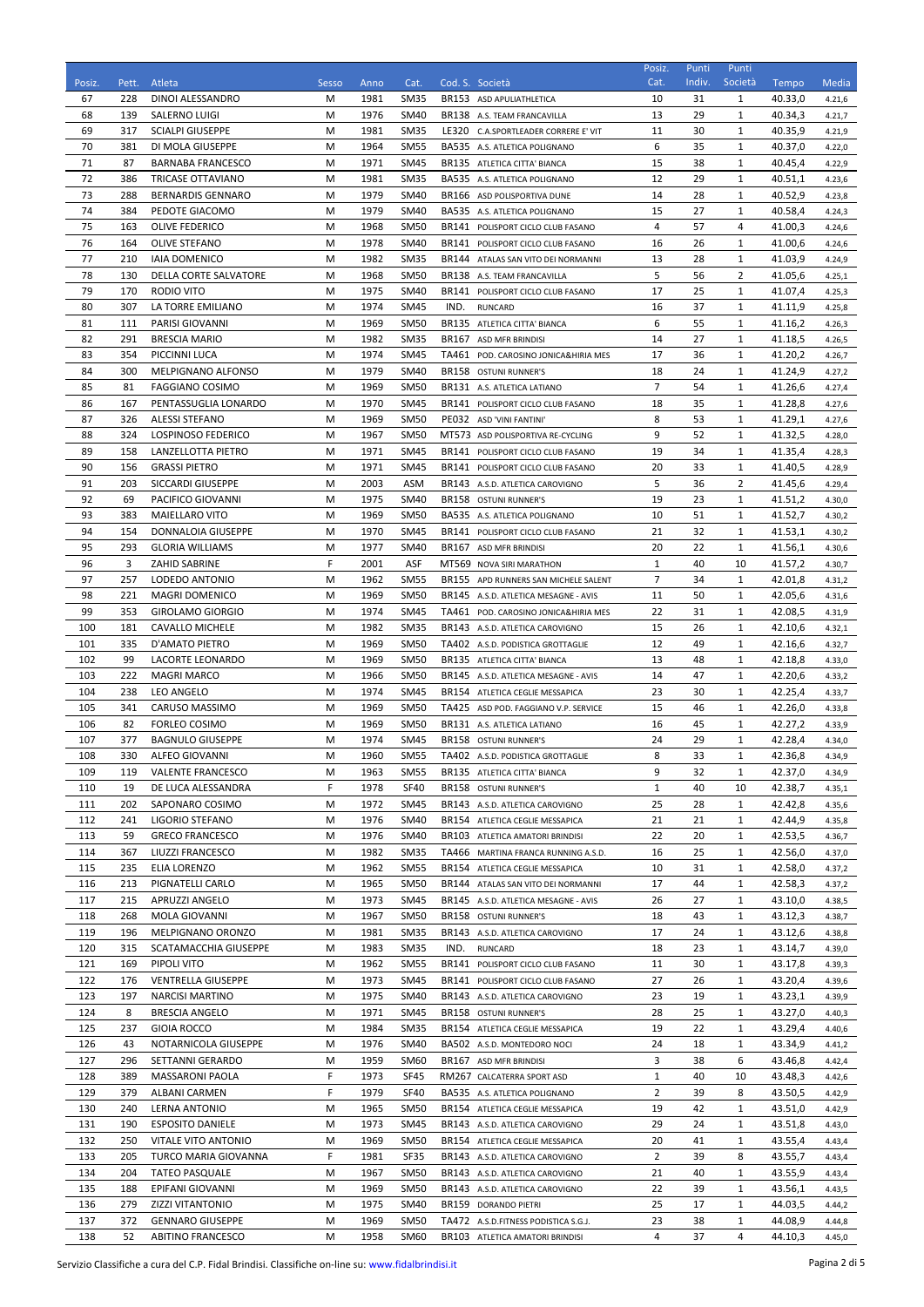| Posiz.     | Pett.      | Atleta                                                  | Sesso  | Anno         | Cat.                       |      | Cod. S. Società                                                              | Posiz.<br>Cat.     | Punti<br>Indiv. | Punti<br>Società   | Tempo              | Media            |
|------------|------------|---------------------------------------------------------|--------|--------------|----------------------------|------|------------------------------------------------------------------------------|--------------------|-----------------|--------------------|--------------------|------------------|
| 139        | 220        | <b>GUARINI GIOVANNI</b>                                 | М      | 1969         | <b>SM50</b>                |      | BR145 A.S.D. ATLETICA MESAGNE - AVIS                                         | 24                 | 37              | 1                  | 44.16,7            | 4.45,7           |
| 140        | 26         | <b>AMMIRATO CINZIA</b>                                  | F      | 1970         | <b>SF45</b>                |      | BA058 ATLETICA MONOPOLI                                                      | 2                  | 39              | 8                  | 44.21,8            | 4.46,2           |
| 141        | 61         | CAVALLO ARMANDO                                         | М      | 1961         | <b>SM55</b>                |      | BR158 OSTUNI RUNNER'S                                                        | 12                 | 29              | $\mathbf{1}$       | 44.23,4            | 4.46,4           |
| 142        | 18         | PIGNATELLI DANIELA                                      | F      | 1985         | SF                         |      | BR158 OSTUNI RUNNER'S                                                        | $\mathbf{1}$       | 40              | 10                 | 44.26,7            | 4.46,7           |
| 143        | 333        | <b>CALIANDRO PIETRO</b>                                 | М      | 1965         | <b>SM50</b>                |      | TA402 A.S.D. PODISTICA GROTTAGLIE                                            | 25                 | 36              | 1                  | 44.31,8            | 4.47,3           |
| 144<br>145 | 151<br>322 | CACUCCI PASQUALE<br><b>CORRADO GIULIO</b>               | М<br>М | 1977<br>1964 | <b>SM40</b><br><b>SM55</b> |      | BR141 POLISPORT CICLO CLUB FASANO<br>MT569 NOVA SIRI MARATHON                | 26<br>13           | 16<br>28        | 1<br>1             | 44.32,6<br>44.34,9 | 4.47,4<br>4.47,6 |
| 146        | 165        | PALMISANO VITANTONIO                                    | М      | 1968         | <b>SM50</b>                |      | BR141 POLISPORT CICLO CLUB FASANO                                            | 26                 | 35              | $\mathbf{1}$       | 44.38,5            | 4.48,0           |
| 147        | 223        | MANOGRASSI ALESSANDRO                                   | М      | 1977         | <b>SM40</b>                |      | BR145 A.S.D. ATLETICA MESAGNE - AVIS                                         | 27                 | 15              | 1                  | 44.38,8            | 4.48,0           |
| 148        | 252        | HOLDSWORTH NEIL HARRY                                   | М      | 1954         | <b>SM65</b>                |      | BR155 APD RUNNERS SAN MICHELE SALENT                                         | $\mathbf{1}$       | 40              | 10                 | 44.42,1            | 4.48,4           |
| 149        | 182        | <b>CONVERTINO GIOVANNI</b>                              | М      | 1974         | <b>SM45</b>                |      | BR143 A.S.D. ATLETICA CAROVIGNO                                              | 30                 | 23              | 1                  | 44.44,7            | 4.48,7           |
| 150        | 314        | <b>SANTORO PIERO</b>                                    | М      | 1975         | <b>SM40</b>                | IND. | <b>RUNCARD</b>                                                               | 28                 | 14              | 1                  | 44.46,3            | 4.48,8           |
| 151<br>152 | 137<br>332 | LUPO ORONZO ANTONIO<br><b>BRITTANNICO ELVIRA</b>        | М<br>F | 1970<br>1975 | <b>SM45</b><br><b>SF40</b> |      | BR138 A.S. TEAM FRANCAVILLA<br>TA402 A.S.D. PODISTICA GROTTAGLIE             | 31<br>3            | 22<br>38        | 1<br>6             | 44.47,1<br>44.49,8 | 4.48,9           |
| 153        | 56         | <b>CORSA ANGELO</b>                                     | М      | 1965         | <b>SM50</b>                |      | BR103 ATLETICA AMATORI BRINDISI                                              | 27                 | 34              | 1                  | 44.50,9            | 4.49,2<br>4.49,3 |
| 154        | 316        | <b>SURGO VITO</b>                                       | М      | 1987         | SM                         | IND. | <b>RUNCARD</b>                                                               | 17                 | 24              | $\mathbf{1}$       | 44.52,5            | 4.49,5           |
| 155        | 247        | SUMA ORONZO                                             | М      | 1986         | <b>SM</b>                  |      | BR154 ATLETICA CEGLIE MESSAPICA                                              | 18                 | 23              | $\mathbf{1}$       | 44.56,0            | 4.49,9           |
| 156        | 306        | <b>GRECO VINCENZO</b>                                   | М      | 1964         | <b>SM55</b>                | IND. | <b>RUNCARD</b>                                                               | 14                 | 27              | 1                  | 45.00,6            | 4.50,4           |
| 157        | 348        | SEMERARO FRANCESCO                                      | М      | 1953         | <b>SM65</b>                |      | TA441 G.S. PAOLOTTI - ATL MARTINA                                            | $\overline{2}$     | 39              | 8                  | 45.03,0            | 4.50,6           |
| 158        | 55         | CATALANO COSIMO                                         | М      | 1962         | <b>SM55</b>                |      | BR103 ATLETICA AMATORI BRINDISI                                              | 15                 | 26              | 1                  | 45.04,8            | 4.50,8           |
| 159<br>160 | 36<br>337  | <b>LEOCI PAOLO</b><br>MANIGRASSO COSIMO                 | М<br>М | 1967<br>1972 | <b>SM50</b><br>SM45        |      | <b>BA058 ATLETICA MONOPOLI</b><br>TA402 A.S.D. PODISTICA GROTTAGLIE          | 28<br>32           | 33<br>21        | 1<br>1             | 45.07,8<br>45.09.0 | 4.51,2<br>4.51,3 |
| 161        | 382        | L' ABBATE VITO                                          | М      | 1964         | <b>SM55</b>                |      | BA535 A.S. ATLETICA POLIGNANO                                                | 16                 | 25              | 1                  | 45.10,6            | 4.51,5           |
| 162        | 172        | ROTONDO FRANCESCO                                       | М      | 1971         | <b>SM45</b>                |      | BR141 POLISPORT CICLO CLUB FASANO                                            | 33                 | 20              | $\mathbf{1}$       | 45.13,5            | 4.51,8           |
| 163        | 123        | <b>BALESTRA COSIMO</b>                                  | М      | 1968         | SM <sub>50</sub>           |      | BR138 A.S. TEAM FRANCAVILLA                                                  | 29                 | 32              | 1                  | 45.15,4            | 4.52,0           |
| 164        | 225        | <b>DIANA ERNESTO</b>                                    | M      | 1953         | <b>SM65</b>                |      | BR147 FOLGORE BRINDISI                                                       | 3                  | 38              | 6                  | 45.20,4            | 4.52,5           |
| 165        | 368        | <b>MAGGI ORAZIO</b>                                     | М      | 1980         | <b>SM35</b>                |      | TA466 MARTINA FRANCA RUNNING A.S.D.                                          | 20                 | 21              | $\mathbf{1}$       | 45.21,7            | 4.52,7           |
| 166        | 102        | <b>MAFFEI NICOLA</b>                                    | М      | 1966         | <b>SM50</b>                |      | BR135 ATLETICA CITTA' BIANCA                                                 | 30                 | 31              | 1                  | 45.25,3            | 4.53,0           |
| 167<br>168 | 261<br>254 | <b>TURRISI MARIO</b><br>LIGORIO FELICE                  | М<br>М | 1968<br>1987 | <b>SM50</b><br>SM          |      | BR155 APD RUNNERS SAN MICHELE SALENT<br>BR155 APD RUNNERS SAN MICHELE SALENT | 31<br>19           | 30<br>22        | 1<br>1             | 45.28,7<br>45.29,6 | 4.53,4<br>4.53,5 |
| 169        | 245        | <b>SCATIGNA COSIMO</b>                                  | М      | 1958         | SM60                       |      | BR154 ATLETICA CEGLIE MESSAPICA                                              | 5                  | 36              | 2                  | 45.38,8            | 4.54,5           |
| 170        | 161        | LOMBARDI MARCO                                          | М      | 1976         | <b>SM40</b>                |      | BR141 POLISPORT CICLO CLUB FASANO                                            | 29                 | 13              | 1                  | 45.42,9            | 4.54,9           |
| 171        | 171        | ROSATO GIACOMO                                          | М      | 1973         | <b>SM45</b>                |      | BR141 POLISPORT CICLO CLUB FASANO                                            | 34                 | 19              | $\mathbf{1}$       | 45.43,1            | 4.55,0           |
| 172        | 301        | <b>ANDRIULO GIUSEPPE</b>                                | М      | 1974         | <b>SM45</b>                | IND. | <b>RUNCARD</b>                                                               | 35                 | 18              | $\mathbf{1}$       | 45.43,3            | 4.55,0           |
| 173        | 264        | CALABRESE FRANCESCO                                     | М      | 1957         | <b>SM60</b>                |      | BR158 OSTUNI RUNNER'S                                                        | 6                  | 35              | $\mathbf{1}$       | 45.47,2            | 4.55,4           |
| 174<br>175 | 110        | SEMERARO ALESSANDRO                                     | М      | 1979<br>1966 | <b>SM40</b><br><b>SM50</b> |      | BR158 OSTUNI RUNNER'S                                                        | 30<br>32           | 12<br>29        | 1<br>$\mathbf{1}$  | 45.47,7            | 4.55,5           |
| 176        | 118<br>278 | <b>VALENTE FRANCESCO</b><br><b>SCATIGNA DONATO</b>      | М<br>М | 1973         | SM45                       |      | BR135 ATLETICA CITTA' BIANCA<br>BR159 DORANDO PIETRI                         | 36                 | 17              | 1                  | 45.49,6<br>45.51,6 | 4.55,7<br>4.55,9 |
| 177        | 30         | DE GIRARDIS MODESTO                                     | М      | 1950         | <b>SM65</b>                |      | <b>BA058 ATLETICA MONOPOLI</b>                                               | 4                  | 37              | 4                  | 45.55,7            | 4.56,3           |
| 178        | 153        | DI BARI VITO                                            | М      | 1968         | <b>SM50</b>                |      | BR141 POLISPORT CICLO CLUB FASANO                                            | 33                 | 28              | 1                  | 45.56,4            | 4.56,4           |
| 179        | 351        | <b>FUMAROLA CARMELO</b>                                 | М      | 1974         | <b>SM45</b>                |      | TA450 LA PALESTRA ASD-MARTINA FRANCA                                         | 37                 | 16              | $\mathbf{1}$       | 46.03,3            | 4.57,1           |
| 180        | 124        | <b>BRUNO MARIA POMPEA</b>                               | F      | 1980         | <b>SF35</b>                |      | BR138 A.S. TEAM FRANCAVILLA                                                  | 3                  | 38              | 6                  | 46.05,1            | 4.57,3           |
| 181        | 125        | <b>CANDITA COSIMO</b>                                   | M      | 1959         | SM60                       |      | BR138 A.S. TEAM FRANCAVILLA                                                  | 7                  | 34              | 1                  | 46.05,4            | 4.57,4           |
| 182<br>183 | 180<br>207 | <b>BRANDI PASQUALE</b><br><b>ZITO PASQUALE</b>          | М<br>M | 1961<br>1964 | <b>SM55</b><br>SM55        |      | BR143 A.S.D. ATLETICA CAROVIGNO<br>BR143 A.S.D. ATLETICA CAROVIGNO           | 17<br>18           | 24<br>23        | $\mathbf{1}$<br>1  | 46.06,7<br>46.12,4 | 4.57,5<br>4.58,1 |
| 184        | 64         | PELLEGRINO GIUSEPPE                                     | M      | 1969         | <b>SM50</b>                |      | BR103 ATLETICA AMATORI BRINDISI                                              | 34                 | 27              | $\mathbf{1}$       | 46.13,6            | 4.58,2           |
| 185        | 97         | FEDELE PIETRO                                           | M      | 1966         | SM50                       |      | BR135 ATLETICA CITTA' BIANCA                                                 | 35                 | 26              | 1                  | 46.17,9            | 4.58,7           |
| 186        | 375        | <b>QUARANTA DOMENICO</b>                                | М      | 1971         | SM45                       |      | TA472 A.S.D.FITNESS PODISTICA S.G.J.                                         | 38                 | 15              | 1                  | 46.24,2            | 4.59,4           |
| 187        | 96         | FEDELE MARCO                                            | M      | 2000         | ASM                        |      | BR135 ATLETICA CITTA' BIANCA                                                 | 6                  | 35              | 1                  | 46.38,7            | 5.00,9           |
| 188        | 35         | L'ABATE POMPEO                                          | М      | 1956         | SM60                       |      | BA058 ATLETICA MONOPOLI                                                      | 8                  | 33              | 1                  | 46.50,8            | 5.02,2           |
| 189        | 294        | MEVOLI COSIMO                                           | M      | 1973         | <b>SM45</b>                |      | BR167 ASD MFR BRINDISI                                                       | 39                 | 14              | $\mathbf{1}$       | 46.53,0            | 5.02,5           |
| 190<br>191 | 378<br>362 | PREZIOSO PATRIZIA<br><b>BUCCOLIERO REMIGIO VITTORIO</b> | F<br>М | 1966<br>1961 | SF50<br><b>SM55</b>        |      | BR145 A.S.D. ATLETICA MESAGNE - AVIS<br>TA465 ASD ATLETICA SAVA              | $\mathbf{1}$<br>19 | 40<br>22        | 10<br>$\mathbf{1}$ | 46.55,2<br>47.01,9 | 5.02,7<br>5.03,4 |
| 192        | 194        | LANZILOTTI MICHELE                                      | M      | 1959         | SM60                       |      | BR143 A.S.D. ATLETICA CAROVIGNO                                              | 9                  | 32              | 1                  | 47.06,6            | 5.03,9           |
| 193        | 255        | LIGORIO MARGHERITA                                      | F      | 1985         | SF                         |      | BR155 APD RUNNERS SAN MICHELE SALENT                                         | 2                  | 39              | 8                  | 47.07,3            | 5.04,0           |
| 194        | 192        | <b>IAIA SALVATORE</b>                                   | М      | 1956         | SM60                       |      | BR143 A.S.D. ATLETICA CAROVIGNO                                              | 10                 | 31              | $\mathbf{1}$       | 47.09,9            | 5.04,3           |
| 195        | 256        | LIGORIO PIETRO                                          | М      | 1962         | <b>SM55</b>                |      | BR155 APD RUNNERS SAN MICHELE SALENT                                         | 20                 | 21              | 1                  | 47.11,5            | 5.04,5           |
| 196        | 71         | TROTOLO MARCELLO                                        | М      | 1959         | <b>SM60</b>                |      | BR103 ATLETICA AMATORI BRINDISI                                              | 11                 | 30              | $\mathbf{1}$       | 47.21,7            | 5.05,6           |
| 197<br>198 | 201<br>101 | <b>RUGGERI GIOVANNI</b><br>LEGROTTAGLIE ROBERTO         | М<br>M | 1968<br>1969 | <b>SM50</b><br><b>SM50</b> |      | BR143 A.S.D. ATLETICA CAROVIGNO<br>BR135 ATLETICA CITTA' BIANCA              | 36<br>37           | 25<br>24        | 1<br>$\mathbf{1}$  | 47.24,2<br>47.28,4 | 5.05,8<br>5.06,3 |
| 199        | 89         | <b>BARNABA LORENZO</b>                                  | M      | 1965         | SM50                       |      | BR135 ATLETICA CITTA' BIANCA                                                 | 38                 | 23              | 1                  | 47.28,8            | 5.06,3           |
| 200        | 266        | <b>GALIZIA GIUSEPPE</b>                                 | М      | 1977         | SM40                       |      | BR158 OSTUNI RUNNER'S                                                        | 31                 | 11              | 1                  | 47.29,2            | 5.06,4           |
| 201        | 45         | DANZA PAOLO                                             | M      | 1965         | SM50                       |      | BA592 BARLETTA SPORTIVA                                                      | 39                 | 22              | 1                  | 47.37,5            | 5.07,3           |
| 202        | 340        | QUARANTA EUFEMIA                                        | F      | 1974         | SF45                       |      | TA402 A.S.D. PODISTICA GROTTAGLIE                                            | 3                  | 38              | 6                  | 47.48,9            | 5.08,5           |
| 203        | 338        | <b>MARINELLI CIRO</b>                                   | М      | 1965         | <b>SM50</b>                |      | TA402 A.S.D. PODISTICA GROTTAGLIE                                            | 40                 | 21              | 1                  | 47.49,1            | 5.08,5           |
| 204        | 94         | DE FRONZO FRANCESCO                                     | М      | 1963         | <b>SM55</b>                |      | BR135 ATLETICA CITTA' BIANCA                                                 | 21                 | 20              | 1                  | 47.51,0            | 5.08,7           |
| 205        | 23         | SEMERARO LUCIA                                          | F      | 1988         | SF                         |      | BR158 OSTUNI RUNNER'S                                                        | 3                  | 38              | 6                  | 47.51,5            | 5.08,8           |
| 206<br>207 | 14<br>67   | <b>GIANNOTTI ANGELO</b><br>SANTORO PIERANGELO           | M<br>M | 1990<br>1967 | SM<br><b>SM50</b>          |      | BR158 OSTUNI RUNNER'S<br>BR158 OSTUNI RUNNER'S                               | 20<br>41           | 21<br>20        | 1<br>$\mathbf{1}$  | 47.52,0<br>47.52,6 | 5.08,8<br>5.08,9 |
| 208        | 31         | <b>VETRANO MARIO</b>                                    | M      | 1986         | SM                         |      | BR158 OSTUNI RUNNER'S                                                        | 21                 | 20              | 1                  | 47.53,2            | 5.08,9           |
| 209        | 159        | LAPADULA PALMA                                          | F      | 1982         | SF35                       |      | BR141 POLISPORT CICLO CLUB FASANO                                            | 4                  | 37              | 4                  | 47.53,6            | 5.09,0           |
| 210        | 174        | SIBILIO CARMELO                                         | M      | 1954         | SM65                       |      | BR141 POLISPORT CICLO CLUB FASANO                                            | 5                  | 36              | $\overline{2}$     | 47.54,5            | 5.09,1           |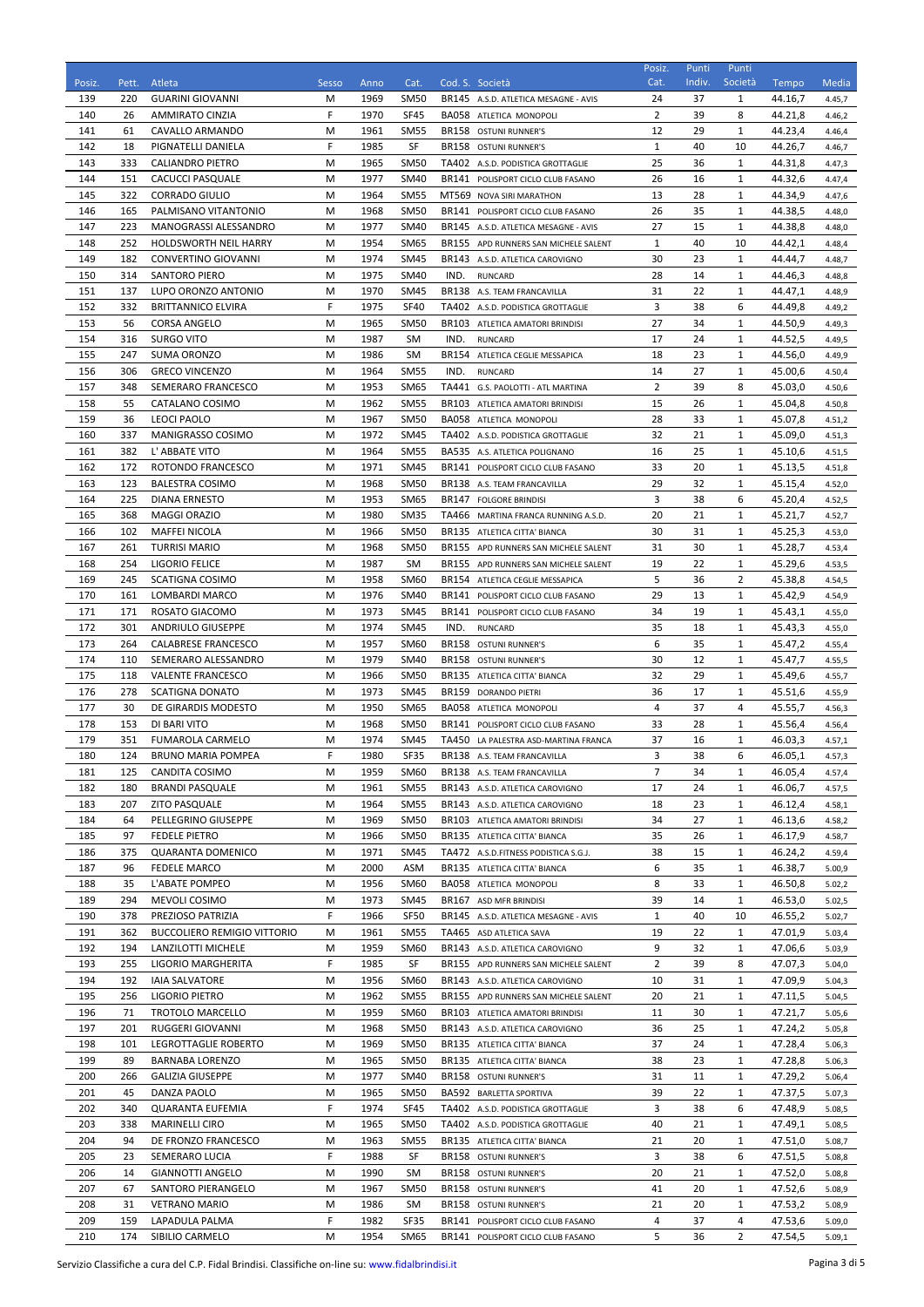| Posiz.     | Pett.      | Atleta                                            | Sesso  | Anno         | Cat.                       |       | Cod. S. Società                                                     | Posiz.<br>Cat.       | Punti<br>Indiv.      | Punti<br>Società             | Tempo              | Media            |
|------------|------------|---------------------------------------------------|--------|--------------|----------------------------|-------|---------------------------------------------------------------------|----------------------|----------------------|------------------------------|--------------------|------------------|
| 211        | 155        | <b>GALLO ANGELO</b>                               | М      | 1980         | <b>SM35</b>                |       | BR141 POLISPORT CICLO CLUB FASANO                                   | 21                   | 20                   | 1                            | 47.54,9            | 5.09,1           |
| 212        | 24         | LACANDELA ROBERTO                                 | М      | 1964         | <b>SM55</b>                |       | BA049 G.S.P. III REGIONE AEREA BARI                                 | 22                   | 19                   | $\mathbf{1}$                 | 48.04,6            | 5.10,2           |
| 213        | 126        | CAVALLO NICOLA                                    | М      | 1977         | <b>SM40</b>                |       | BR138 A.S. TEAM FRANCAVILLA                                         | 32                   | 10                   | $\mathbf{1}$                 | 48.10,4            | 5.10,8           |
| 214        | 328        | <b>GIAMPAOLO VITO</b>                             | М      | 1969         | <b>SM50</b>                |       | PE180 ASD RUN LIFE                                                  | 42                   | 19                   | 1                            | 48.19,6            | 5.11,8           |
| 215        | 227        | <b>INTERNO' RENATO</b>                            | М      | 1946         | <b>SM70</b>                |       | BR147 FOLGORE BRINDISI                                              | $\mathbf{1}$         | 40                   | 10                           | 48.24,6            | 5.12,3           |
| 216<br>217 | 276<br>57  | GIANNOCCARO DOMENICO<br>DI BELLO VITTORIO         | М<br>М | 1964<br>1975 | <b>SM55</b><br><b>SM40</b> | BR159 | <b>DORANDO PIETRI</b><br>BR103 ATLETICA AMATORI BRINDISI            | 23<br>33             | 18<br>9              | $\mathbf{1}$<br>$\mathbf{1}$ | 48.25,4<br>48.30,4 | 5.12,4<br>5.12,9 |
| 218        | 70         | <b>TAURO FRANCESCO</b>                            | М      | 1949         | <b>SM70</b>                |       | BR103 ATLETICA AMATORI BRINDISI                                     | $\overline{2}$       | 39                   | 8                            | 48.32,9            | 5.13,2           |
| 219        | 98         | <b>GRECO EUGENIO</b>                              | М      | 1967         | SM <sub>50</sub>           |       | BR135 ATLETICA CITTA' BIANCA                                        | 43                   | 18                   | $\mathbf{1}$                 | 48.33,8            | 5.13,3           |
| 220        | 286        | CERASINO COSIMO                                   | М      | 1962         | <b>SM55</b>                |       | BR163 ECOLSERVIZI RUNNERS                                           | 24                   | 17                   | $\mathbf{1}$                 | 48.40,9            | 5.14,1           |
| 221        | 244        | <b>ROMA LUIGI</b>                                 | M      | 1978         | <b>SM40</b>                |       | BR154 ATLETICA CEGLIE MESSAPICA                                     | 34                   | 8                    | 1                            | 48.51,0            | 5.15,2           |
| 222        | 339        | <b>MOTOLESE ANTONIO</b>                           | M      | 1954         | <b>SM65</b>                |       | TA402 A.S.D. PODISTICA GROTTAGLIE                                   | 6                    | 35                   | 1                            | 48.52,6            | 5.15,3           |
| 223<br>224 | 321<br>105 | BATTAFARANO GIUSEPPE<br><b>MASILLA ANTONIO</b>    | М<br>М | 1965<br>1956 | <b>SM50</b><br>SM60        |       | MT569 NOVA SIRI MARATHON<br>BR135 ATLETICA CITTA' BIANCA            | 44<br>12             | 17<br>29             | $\mathbf{1}$<br>1            | 48.55,2<br>49.01,6 | 5.15,6           |
| 225        | 107        | <b>MORO DOMENICO</b>                              | М      | 1964         | <b>SM55</b>                |       | BR135 ATLETICA CITTA' BIANCA                                        | 25                   | 16                   | 1                            | 49.10,1            | 5.16,3<br>5.17,2 |
| 226        | 323        | PISILLI CARMINE                                   | М      | 1968         | <b>SM50</b>                |       | MT569 NOVA SIRI MARATHON                                            | 45                   | 16                   | $\mathbf{1}$                 | 49.12,2            | 5.17,4           |
| 227        | 186        | DE CILLIS PALMA SERENA                            | F      | 1990         | SF                         |       | BR143 A.S.D. ATLETICA CAROVIGNO                                     | 4                    | 37                   | 4                            | 49.18,4            | 5.18,1           |
| 228        | 178        | ANTELMI MARIA CARMELA                             | F      | 1978         | <b>SF40</b>                |       | BR143 A.S.D. ATLETICA CAROVIGNO                                     | 4                    | 37                   | 4                            | 49.18,6            | 5.18,1           |
| 229        | 195        | <b>MARRAFFA ANTONIO</b>                           | М      | 1958         | <b>SM60</b>                |       | BR143 A.S.D. ATLETICA CAROVIGNO                                     | 13                   | 28                   | 1                            | 49.20,2            | 5.18,3           |
| 230        | 185        | DE CILLIS ANGELO                                  | M      | 1966         | <b>SM50</b>                |       | BR143 A.S.D. ATLETICA CAROVIGNO                                     | 46                   | 15                   | $\mathbf{1}$                 | 49.20,4            | 5.18,3           |
| 231<br>232 | 44<br>299  | <b>BRANDI VITANTONIO</b><br><b>ADRIULO AMLETO</b> | M<br>М | 1966<br>1975 | <b>SM50</b><br><b>SM40</b> | IND.  | BA546 POD. VALLE D'ITRIA LOCOROTONDO<br><b>RUNCARD</b>              | 47<br>35             | 14<br>$\overline{7}$ | 1<br>1                       | 49.20,6<br>49.26,8 | 5.18,3<br>5.19,0 |
| 233        | 166        | PATRONELLI ANNAMARIA                              | F      | 1975         | <b>SF40</b>                |       | BR141 POLISPORT CICLO CLUB FASANO                                   | 5                    | 36                   | 2                            | 49.31,8            | 5.19,5           |
| 234        | 21         | <b>GALATI MARCO</b>                               | М      | 1959         | <b>SM60</b>                |       | BA049 G.S.P. III REGIONE AEREA BARI                                 | 14                   | 27                   | $\mathbf{1}$                 | 49.36,3            | 5.20,0           |
| 235        | 106        | MINETTI DANIELA                                   | F      | 1976         | <b>SF40</b>                |       | BR135 ATLETICA CITTA' BIANCA                                        | 6                    | 35                   | 1                            | 49.41,9            | 5.20,6           |
| 236        | 218        | DE LUCA ANGELO GABRIELE                           | М      | 1964         | <b>SM55</b>                |       | BR145 A.S.D. ATLETICA MESAGNE - AVIS                                | 26                   | 15                   | $\mathbf{1}$                 | 49.42,9            | 5.20,7           |
| 237        | 150        | AMMIRABILE STEFANO                                | М      | 1962         | <b>SM55</b>                |       | BR141 POLISPORT CICLO CLUB FASANO                                   | 27                   | 14                   | $\mathbf{1}$                 | 49.50,9            | 5.21,6           |
| 238        | 191        | <b>GRECO COSIMO</b>                               | М      | 1968         | <b>SM50</b>                |       | BR143 A.S.D. ATLETICA CAROVIGNO                                     | 48                   | 13                   | $\mathbf{1}$                 | 49.51,8            | 5.21,7           |
| 239<br>240 | 85<br>260  | PASCARIELLO ANGELO<br>SAPONARO ISABELLA           | М<br>F | 1985<br>1978 | <b>SM</b><br><b>SF40</b>   |       | BR158 OSTUNI RUNNER'S<br>BR155 APD RUNNERS SAN MICHELE SALENT       | 22<br>$\overline{7}$ | 19<br>34             | 1<br>1                       | 49.56,2<br>49.58,8 | 5.22,2<br>5.22,5 |
| 241        | 33         | DIBELLO NICOLO'                                   | М      | 1956         | SM60                       |       | <b>BA058 ATLETICA MONOPOLI</b>                                      | 15                   | 26                   | $\mathbf{1}$                 | 50.01,6            | 5.22,8           |
| 242        | 93         | <b>FAMA SABRINA</b>                               | F      | 1993         | SF                         |       | BR158 OSTUNI RUNNER'S                                               | 5                    | 36                   | 2                            | 50.02,8            | 5.22,9           |
| 243        | 327        | PULSONI MARCELLO                                  | М      | 1953         | <b>SM65</b>                |       | PE032 ASD 'VINI FANTINI'                                            | $\overline{7}$       | 34                   | $\mathbf{1}$                 | 50.03,8            | 5.23,0           |
| 244        | 325        | PETROCELLI ANNA MARIA                             | F      | 1965         | <b>SF50</b>                |       | MT573 ASD POLISPORTIVA RE-CYCLING                                   | $\overline{2}$       | 39                   | 8                            | 50.14,5            | 5.24,1           |
| 245        | 136        | LONOCE LUCIA                                      | F      | 1973         | <b>SF45</b>                |       | BR138 A.S. TEAM FRANCAVILLA                                         | 4                    | 37                   | 4                            | 50.16,9            | 5.24,4           |
| 246<br>247 | 120<br>329 | <b>VINCENTI MADIA</b><br>ABATEMATTEO ROSA         | F<br>F | 1966<br>1964 | SF50<br><b>SF55</b>        |       | BR135 ATLETICA CITTA' BIANCA<br>TA402 A.S.D. PODISTICA GROTTAGLIE   | 3<br>$\mathbf{1}$    | 38<br>40             | 6<br>10                      | 50.21,4<br>50.21,9 | 5.24,9<br>5.24,9 |
| 248        | 336        | DE GIORGIO CIRO                                   | M      | 1960         | <b>SM55</b>                |       | TA402 A.S.D. PODISTICA GROTTAGLIE                                   | 28                   | 13                   | 1                            | 50.22,4            | 5.25,0           |
| 249        | 90         | <b>BAVARO ANTONELLA</b>                           | F      | 1976         | <b>SF40</b>                |       | BR135 ATLETICA CITTA' BIANCA                                        | 8                    | 33                   | 1                            | 50.25,5            | 5.25,3           |
| 250        | 344        | CAROLI NICOLA                                     | М      | 1961         | <b>SM55</b>                |       | TA441 G.S. PAOLOTTI - ATL MARTINA                                   | 29                   | 12                   | 1                            | 50.25,8            | 5.25,4           |
| 251        | 142        | <b>CARNEVALE VITO</b>                             | M      | 1980         | <b>SM35</b>                |       | BR139 GYMNASIUM S. PANCRAZIO                                        | 22                   | 19                   | $\mathbf{1}$                 | 50.26,8            | 5.25,5           |
| 252        | 209        | CAIOLO RAFFAELLA MARIA                            | F      | 1981         | <b>SF35</b>                |       | BR144 ATALAS SAN VITO DEI NORMANNI                                  | 5                    | 36                   | $\overline{2}$               | 50.40,2            | 5.26,9           |
| 253        | 302        | ARPA FABIO                                        | M      | 1985         | SM                         | IND.  | <b>RUNCARD</b>                                                      | 23                   | 18                   | 1                            | 50.54,1            | 5.28,4           |
| 254<br>255 | 239<br>248 | LEONE LUCIANO<br><b>VENERITO DOMENICO</b>         | М<br>M | 1961<br>1974 | <b>SM55</b><br>SM45        |       | BR154 ATLETICA CEGLIE MESSAPICA<br>BR154 ATLETICA CEGLIE MESSAPICA  | 30<br>40             | 11<br>13             | $\mathbf{1}$<br>1            | 50.56,9<br>50.57,7 | 5.28,7<br>5.28,8 |
| 256        | 104        | <b>MARZIO PASQUALE</b>                            | М      | 1962         | <b>SM55</b>                |       | BR135 ATLETICA CITTA' BIANCA                                        | 31                   | 10                   | $\mathbf{1}$                 | 50.58,9            | 5.28,9           |
| 257        | 116        | TANZARELLA FRANCESCO                              | M      | 1964         | <b>SM55</b>                |       | BR135 ATLETICA CITTA' BIANCA                                        | 32                   | 9                    | 1                            | 50.59,2            | 5.28,9           |
| 258        | 216        | BOCINA ANGELO MAURIZIO                            | М      | 1959         | SM60                       |       | BR145 A.S.D. ATLETICA MESAGNE - AVIS                                | 16                   | 25                   | 1                            | 51.03,1            | 5.29,4           |
| 259        | 187        | DE GIOVANNI SALVATORE                             | М      | 1968         | <b>SM50</b>                |       | BR143 A.S.D. ATLETICA CAROVIGNO                                     | 49                   | 12                   | 1                            | 51.23,5            | 5.31,6           |
| 260        | 290        | LOCONTE IGNAZIO                                   | М      | 1967         | <b>SM50</b>                |       | BR166 ASD POLISPORTIVA DUNE                                         | 50                   | 11                   | 1                            | 51.26,4            | 5.31,9           |
| 261<br>262 | 108<br>214 | NACCI LUCIA<br>ROSATO IGNAZIO GIUSEPPE            | F<br>M | 1973<br>1978 | <b>SF45</b><br>SM40        |       | BR135 ATLETICA CITTA' BIANCA<br>BR144 ATALAS SAN VITO DEI NORMANNI  | 5<br>36              | 36<br>6              | 2<br>1                       | 51.34,7<br>51.41,5 | 5.32,8           |
| 263        | 347        | RAGUSO FRANCESCO PAOLO                            | М      | 1966         | <b>SM50</b>                |       | TA441 G.S. PAOLOTTI - ATL MARTINA                                   | 51                   | 10                   | 1                            | 51.43,5            | 5.33,5<br>5.33,7 |
| 264        | 298        | <b>CAMBRIA ROBERTO</b>                            | M      | 1971         | SM45                       |       | GE020 EMOZIONI SPORT TEAM A.S.D.                                    | 41                   | 12                   | 1                            | 51.45,7            | 5.33,9           |
| 265        | 149        | RISOLO DONATO                                     | М      | 1950         | SM65                       |       | BR139 GYMNASIUM S. PANCRAZIO                                        | 8                    | 33                   | 1                            | 51.49,7            | 5.34,4           |
| 266        | 231        | <b>ANTICO MICHELE</b>                             | М      | 1972         | SM45                       |       | BR154 ATLETICA CEGLIE MESSAPICA                                     | 42                   | 11                   | $\mathbf{1}$                 | 52.00,1            | 5.35,5           |
| 267        | 251        | <b>FORTUNATO LEONARDO</b>                         | M      | 1975         | SM40                       |       | BR155 APD RUNNERS SAN MICHELE SALENT                                | 37                   | 5                    | 1                            | 52.05,7            | 5.36,1           |
| 268        | 331        | ARCADIO MAURO                                     | М      | 1964         | <b>SM55</b>                |       | TA402 A.S.D. PODISTICA GROTTAGLIE                                   | 33                   | 8                    | $\mathbf{1}$                 | 52.22,1            | 5.37,9           |
| 269<br>270 | 138<br>91  | RUGGIERO ANNA MARIA<br><b>CISTERNINO DONATO</b>   | F<br>M | 1978<br>1966 | <b>SF40</b><br><b>SM50</b> |       | BR138 A.S. TEAM FRANCAVILLA<br>BR135 ATLETICA CITTA' BIANCA         | 9<br>52              | 32<br>9              | 1<br>$\mathbf{1}$            | 52.22,8<br>52.23,2 | 5.37,9<br>5.38,0 |
| 271        | 143        | DE PASQUALE GIOVANNI                              | M      | 1987         | SM                         |       | BR139 GYMNASIUM S. PANCRAZIO                                        | 24                   | 17                   | 1                            | 52.30,3            | 5.38,7           |
| 272        | 173        | ROTONDO NICOLA                                    | М      | 1973         | SM45                       |       | BR141 POLISPORT CICLO CLUB FASANO                                   | 43                   | 10                   | 1                            | 52.33,4            | 5.39,1           |
| 273        | 198        | NARDELLI GIOVANNI                                 | M      | 1957         | SM60                       |       | BR143 A.S.D. ATLETICA CAROVIGNO                                     | 17                   | 24                   | 1                            | 52.37,6            | 5.39,5           |
| 274        | 193        | <b>IGNONE MARIO</b>                               | M      | 1961         | <b>SM55</b>                |       | BR143 A.S.D. ATLETICA CAROVIGNO                                     | 34                   | 7                    | 1                            | 52.38,0            | 5.39,6           |
| 275        | 54         | <b>ANTONICELLI FEDERICO</b>                       | М      | 1950         | SM65                       |       | BR103 ATLETICA AMATORI BRINDISI                                     | 9                    | 32                   | 1                            | 52.39,5            | 5.39,7           |
| 276        | 129        | D'ANGELA GRAZIA                                   | F      | 1969         | <b>SF50</b>                |       | BR138 A.S. TEAM FRANCAVILLA                                         | 4                    | 37                   | 4                            | 53.03,6            | 5.42,3           |
| 277        | 311        | POMES VINCENZO                                    | М      | 1970         | <b>SM45</b>                | IND.  | <b>RUNCARD</b>                                                      | 44                   | 9                    | $\mathbf{1}$                 | 53.10,8            | 5.43,1           |
| 278<br>279 | 262<br>131 | VITALE MASSIMO<br>DI MOTOLI GIOVANNI              | M<br>M | 1972<br>1971 | SM45<br>SM45               |       | BR155 APD RUNNERS SAN MICHELE SALENT<br>BR138 A.S. TEAM FRANCAVILLA | 45<br>46             | 8<br>$\overline{7}$  | 1<br>$\mathbf{1}$            | 53.11,8<br>53.12,6 | 5.43,2<br>5.43,3 |
| 280        | 60         | <b>GUADALUPI COSIMO</b>                           | M      | 1957         | SM60                       |       | BR103 ATLETICA AMATORI BRINDISI                                     | 18                   | 23                   | 1                            | 53.15,5            | 5.43,6           |
| 281        | 41         | <b>GABRIELE MARIELLA</b>                          | F      | 1974         | SF45                       |       | BA502 A.S.D. MONTEDORO NOCI                                         | 6                    | 35                   | $\mathbf{1}$                 | 53.19,8            | 5.44,1           |
| 282        | 42         | LAFORGIA FELICIANO                                | M      | 1974         | SM45                       |       | BA502 A.S.D. MONTEDORO NOCI                                         | 47                   | 6                    | $\mathbf{1}$                 | 53.20,2            | 5.44,1           |